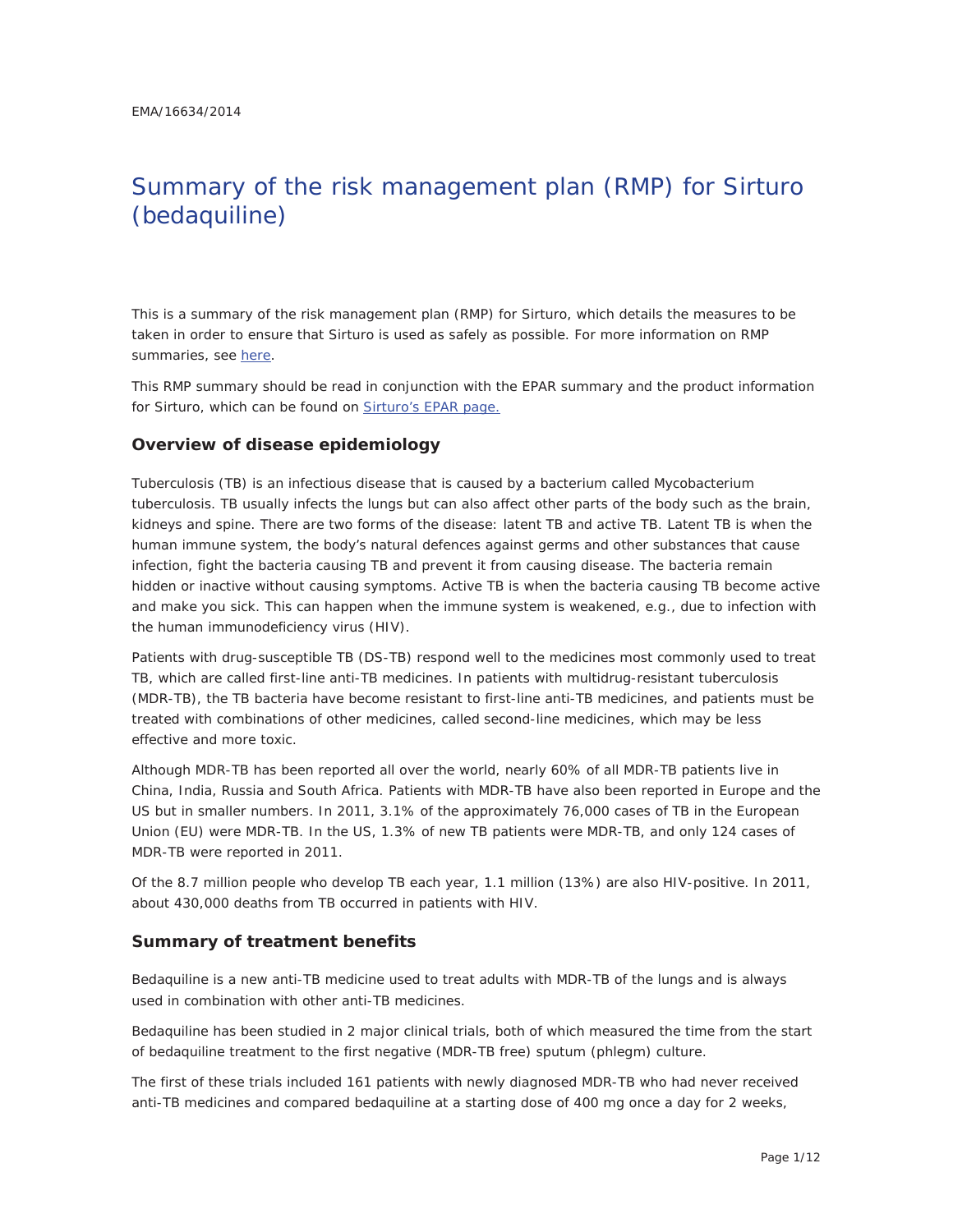followed by 200 mg three times a week for 22 weeks, with placebo (no active medicine included in the tablet). All patients were also treated with a standard anti-TB medicine regimen that included 5 second-line medicines.

Conversion to a negative sputum culture was seen more frequently and was considerably faster in patients who were treated with bedaquiline than in patients who received placebo.

The second trial included 233 patients who were newly diagnosed with MDR-TB or had previously received anti-TB medicines. All patients received bedaquiline at a starting dose of 400 mg once a day for 2 weeks, followed by 200 mg three times a week for 22 weeks. In general, results for conversion to negative sputum culture were similar to the first trial.

Both clinical trials showed that bedaquiline is an effective treatment for MDR-TB.

## **Unknowns relating to treatment benefits**

Patients who took part in the 2 clinical trials described above are representative of MDR-TB patients with regard to race and sex.

There is limited information about the use of bedaquiline in certain patient groups, including DS-TB patients, MDR-TB patients who are HIV-positive, and elderly patients.

No information is available about the use of bedaquiline in children and pregnant and breastfeeding women.

There is limited information on whether bedaquiline affects the risk of death in the years after being treated.

#### **Summary of safety concerns**

#### *Important identified risks*

| <b>Risk</b>                                                                                                                                                                                                                      | What is known                                                                                                                                                                                                                                                                                                                                                                                                                                                                                                                                                                                                                                                                           | Preventability                                                                                                                                                                                                                                                                                                                                                                                                                                                                                                                                                                                                                                                              |
|----------------------------------------------------------------------------------------------------------------------------------------------------------------------------------------------------------------------------------|-----------------------------------------------------------------------------------------------------------------------------------------------------------------------------------------------------------------------------------------------------------------------------------------------------------------------------------------------------------------------------------------------------------------------------------------------------------------------------------------------------------------------------------------------------------------------------------------------------------------------------------------------------------------------------------------|-----------------------------------------------------------------------------------------------------------------------------------------------------------------------------------------------------------------------------------------------------------------------------------------------------------------------------------------------------------------------------------------------------------------------------------------------------------------------------------------------------------------------------------------------------------------------------------------------------------------------------------------------------------------------------|
| Increase in the QT interval<br>(Electrocardiogram QT prolonged)<br>The QT interval is a measurement<br>on an electrocardiogram [ECG]<br>which represents the time during<br>which contraction of the heart<br>ventricles occurs. | Some patients who received<br>bedaquiline for 24 weeks<br>experienced slight increases in the<br>QT interval, but these increases<br>went away after the patients<br>stopped taking bedaquiline. There is<br>a very small chance that an increase<br>in QT interval may lead to more<br>serious heart problems, such as<br>abnormal heart rhythms<br>(arrhythmias) which, very rarely,<br>could lead to sudden death,<br>although these types of problems<br>were not seen during clinical trials.<br>Patients who receive bedaquiline in<br>combination with other medicines<br>that increase the QT interval,<br>including some anti-TB medicines,<br>may be at higher risk for heart | Prolongation of the QT interval may<br>be prevented by:<br>- avoiding the use of bedaquiline in<br>combination with other medicines<br>that increase the QT interval.<br>including some anti-TB medicines<br>- performing frequent ECGs on<br>patients receiving bedaquiline<br>- avoiding the use of bedaquiline in<br>patients with a history of increased<br>QT interval or abnormal heart<br>rhythm, including Torsade de<br>Pointes (a type of abnormal beat of<br>the heart's ventricles that is<br>potentially life threatening); patients<br>with a family history of increased QT<br>interval; and patients with a history<br>of decreased thyroid gland function. |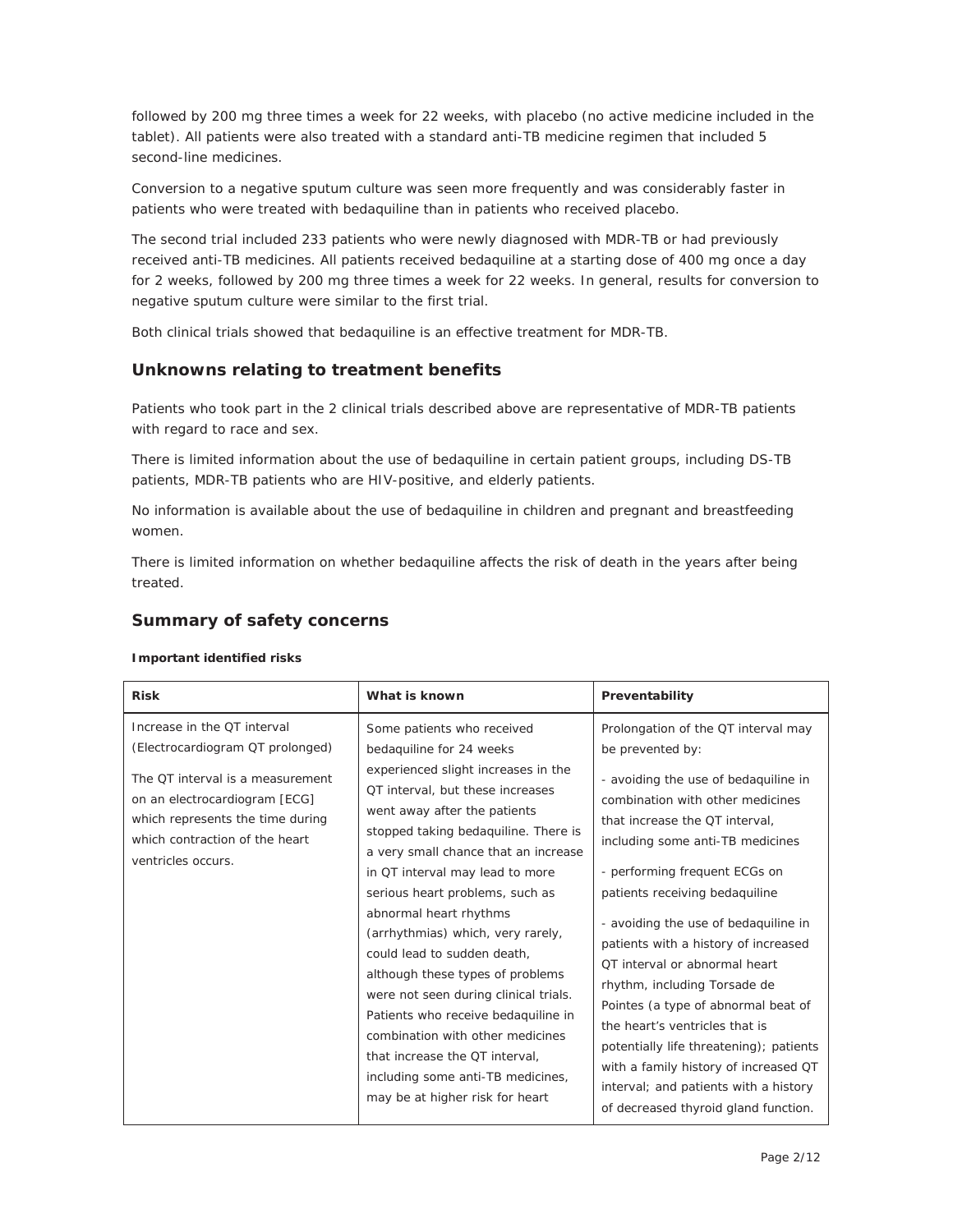| <b>Risk</b> | What is known | Preventability |
|-------------|---------------|----------------|
|             | problems.     |                |

#### *Important potential risks*

| <b>Risk</b>                                                                                                                                                                                                         | What is known                                                                                                                                                                                                                                                                                                                                                                                                                                                                                                                                                                                                                                                  |  |  |
|---------------------------------------------------------------------------------------------------------------------------------------------------------------------------------------------------------------------|----------------------------------------------------------------------------------------------------------------------------------------------------------------------------------------------------------------------------------------------------------------------------------------------------------------------------------------------------------------------------------------------------------------------------------------------------------------------------------------------------------------------------------------------------------------------------------------------------------------------------------------------------------------|--|--|
| Serious liver side effects<br>(Severe hepatotoxicity)                                                                                                                                                               | During clinical trials, side effects involving the liver were seen more often in<br>patients who received bedaquiline than in patients who did not. Most of<br>these side effects were related to changes in the amount of liver enzymes,<br>which speed up essential chemical reactions in the liver.                                                                                                                                                                                                                                                                                                                                                         |  |  |
|                                                                                                                                                                                                                     | Other medicines used to treat MDR-TB, including pyrazinamide, ethambutol,<br>prothionamide, p-aminosalicyclic acid and linezolid, can cause side effects<br>that involve the liver. During clinical trials, these medicines were often<br>given together with bedaquiline, so it is not known in each case whether the<br>liver side effects were due to bedaquiline, another anti-TB medicine, or a<br>combination of anti-TB medicines.                                                                                                                                                                                                                      |  |  |
| Inflammation of the pancreas<br>(Pancreatitis)<br>The pancreas is an organ of the<br>digestive system that produces<br>enzymes that break down food and<br>hormones that affect the level of<br>sugar in the blood. | None of the patients who received bedaquiline during clinical trials<br>developed inflammation of the pancreas while taking bedaquiline. A small<br>number of patients reported other side effects related to the pancreas, e.g.,<br>increased blood levels of a pancreatic enzyme called amylase. There were<br>no significant differences in levels of pancreatic enzymes between patients<br>who received bedaquiline and patients who did not.<br>Patients with TB who are HIV positive are more likely to develop side effects<br>related to the pancreas.                                                                                                |  |  |
| Muscular disease resulting in<br>muscular weakness<br>(Myopathy)                                                                                                                                                    | Although there is no information about muscular disease in patients with<br>MDR-TB, studies in animals suggest that bedaquiline may have an effect on<br>the muscles attached to the skeleton (skeletal muscle).<br>During clinical trials, patients who received bedaquiline had higher blood<br>levels of lactate dehydrogenase, an enzyme that signals skeletal muscle<br>damage, compared with patients who did not receive bedaquiline.<br>None of the patients who received bedaquiline during clinical trials<br>developed muscular disease. Among patients who received bedaquiline and<br>patients who did not, a small number developed muscle pain. |  |  |
| Damage to the heart muscle<br>(Myocardial injury)                                                                                                                                                                   | Two patients who received bedaquiline in combination with other anti-TB<br>medicines died due to heart problems (both after the last intake of<br>bedaquiline). However, these deaths were not thought to be related to<br>bedaquiline. There were no significant differences in levels of heart enzymes<br>in patients who received bedaquiline compared with those who did not.<br>Other medicines that were part of the MDR-TB treatment regimen, such as<br>ethambutol, are known to cause inflammation of the heart muscle and may<br>be associated with heart problems.                                                                                  |  |  |
| Development of drug resistance                                                                                                                                                                                      | In some patients the bacteria that cause TB become resistant to anti-TB                                                                                                                                                                                                                                                                                                                                                                                                                                                                                                                                                                                        |  |  |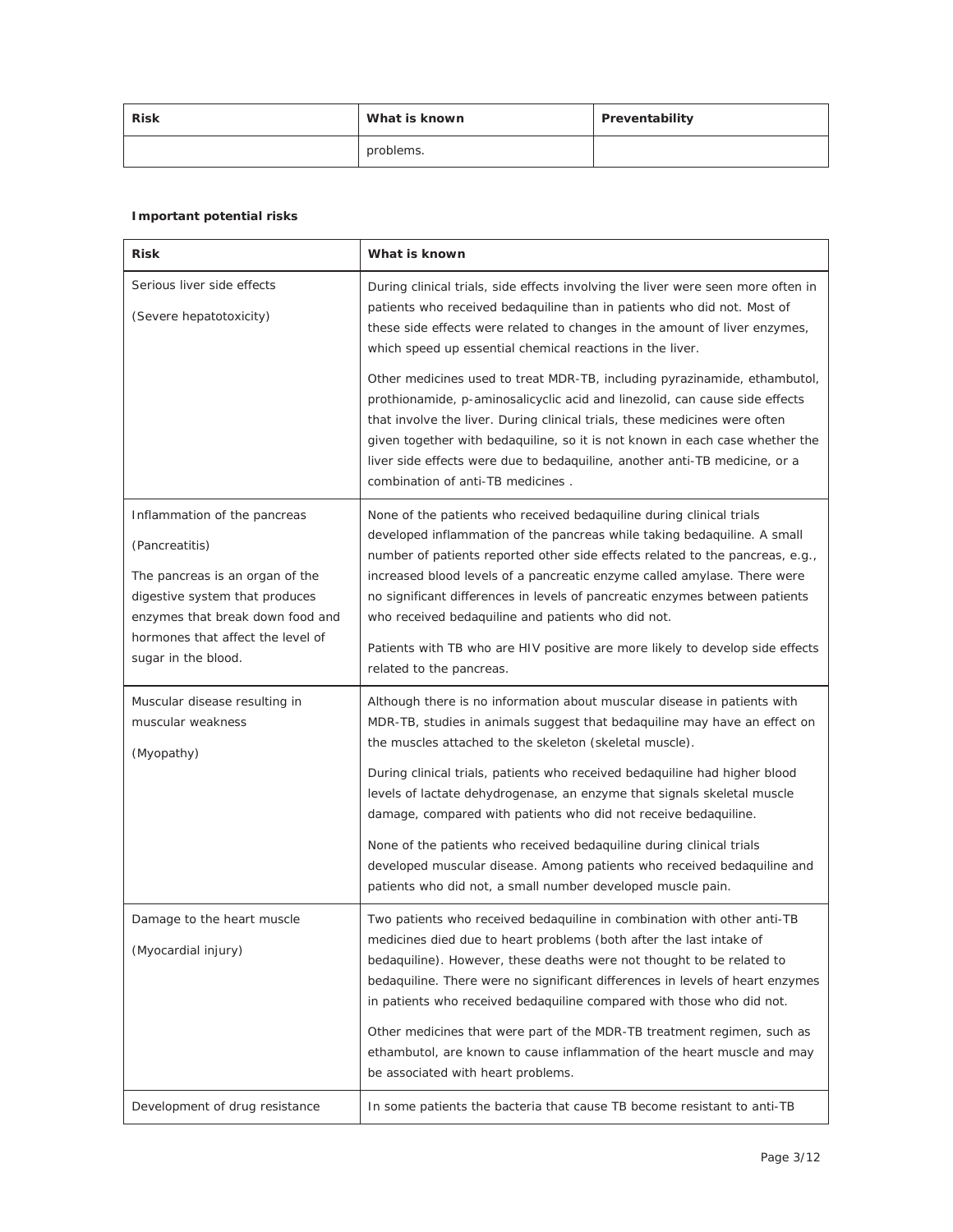| Risk                                                                                                           | What is known                                                                                                                                                                                                                                                                                                                                                                                                        |  |  |
|----------------------------------------------------------------------------------------------------------------|----------------------------------------------------------------------------------------------------------------------------------------------------------------------------------------------------------------------------------------------------------------------------------------------------------------------------------------------------------------------------------------------------------------------|--|--|
|                                                                                                                | medicines. This is more likely to occur when patients stop taking several<br>anti-TB medicines or when patients are treated with only one anti-TB<br>medicine instead of a combination of anti-TB medicines. When the bacteria<br>become resistant to first-line anti-TB medicines, other anti-TB medicines<br>may not be as effective, which decreases the number of treatment options<br>available to the patient. |  |  |
|                                                                                                                | Bedaquiline attacks the bacteria that cause TB in a way that is different<br>from other anti-TB medicines.                                                                                                                                                                                                                                                                                                           |  |  |
|                                                                                                                | Resistance to bedaquiline may also occur if patients are treated with a<br>combination of anti-TB medicines that includes a dose of bedaquiline that is<br>lower than the recommended dose.                                                                                                                                                                                                                          |  |  |
|                                                                                                                | During clinical trials, patients with bacteria that were less responsive to<br>bedaquiline were often also less responsive to the second-line anti-TB<br>medicine clofazimine.                                                                                                                                                                                                                                       |  |  |
| Off-label use, including prolonged<br>duration of treatment                                                    | Bedaquiline may be inappropriately used in patients for whom the drug is<br>not intended, including:                                                                                                                                                                                                                                                                                                                 |  |  |
| Off-label use is use of a medicine in<br>patients for whom the medicine is<br>not approved or in an unapproved | - patients with TB sensitive to first-line medicines (DS-TB);                                                                                                                                                                                                                                                                                                                                                        |  |  |
|                                                                                                                | - patients with latent-TB infection;                                                                                                                                                                                                                                                                                                                                                                                 |  |  |
| way                                                                                                            | - children and adolescents under 18 years of age;                                                                                                                                                                                                                                                                                                                                                                    |  |  |
|                                                                                                                | - patients with TB that affects other parts of the body such as the brain,<br>kidneys, and spine;                                                                                                                                                                                                                                                                                                                    |  |  |
|                                                                                                                | - patients infected with types of mycobacteria other than those that cause<br>TB;                                                                                                                                                                                                                                                                                                                                    |  |  |
|                                                                                                                | - patients using the medicine for longer than 24 weeks (in patients with<br>extensive drug resistance, when treatment with bedaquiline beyond 24<br>weeks is necessary to get cured, a longer duration of treatment may be<br>considered, but only on a case-by-case basis and under close safety<br>monitoring)                                                                                                     |  |  |
|                                                                                                                | - patients using the medicine as the only treatment in an MDR-TB regimen<br>without combining it with the other anti-TB medicines.                                                                                                                                                                                                                                                                                   |  |  |
|                                                                                                                | Use of bedaquiline in patients for whom the medicine is not intended does<br>not necessarily increase the risk of side effects.                                                                                                                                                                                                                                                                                      |  |  |
| Medication error                                                                                               | Bedaquiline is available as a 100-mg tablet. The recommended dose of<br>bedaquiline for patients with MDR-TB is 400 mg once a day for the first 2<br>weeks, followed by 200 mg three times a week, at least 2 days apart, for<br>the next 22 weeks.                                                                                                                                                                  |  |  |
|                                                                                                                | The switch from the 400 mg dose to the 200 mg dose may lead to mistakes<br>in how much bedaquiline a patient takes.                                                                                                                                                                                                                                                                                                  |  |  |
|                                                                                                                | Because bedaquiline must always be taken in combination with 3 other anti-<br>TB medicine, each with a specific dosing regimen, mistakes can occur,                                                                                                                                                                                                                                                                  |  |  |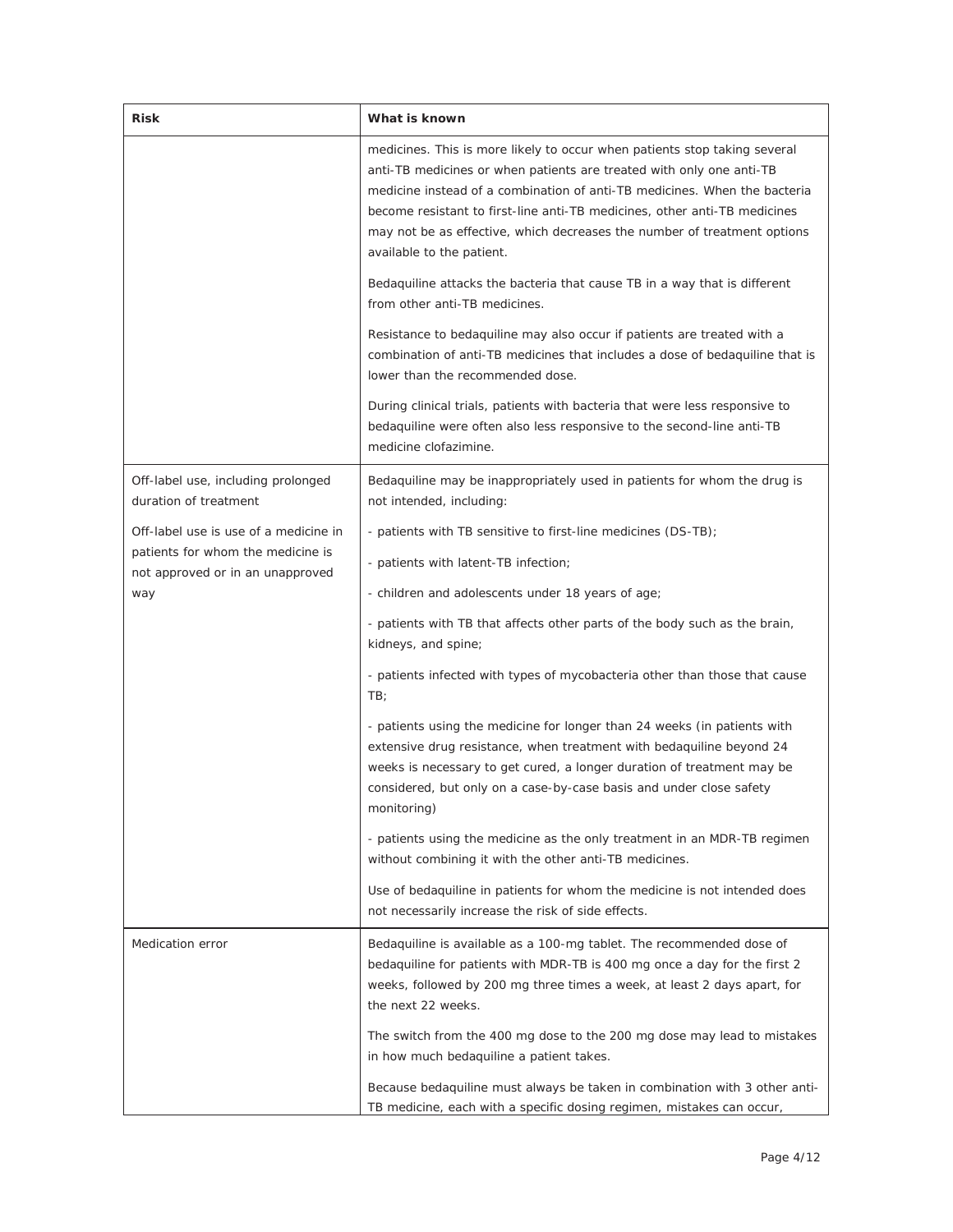| <b>Risk</b> | What is known                                                                                                                                                        |
|-------------|----------------------------------------------------------------------------------------------------------------------------------------------------------------------|
|             | resulting in administration of too little or too much medicine. It is<br>recommended that bedaquiline intake is supervised as is done for other<br>anti-TB medicine. |

#### *Missing information*

| Risk                                                                                                  | What is known                                                                                                                                                                                                                                                                                                                                                                                                                                                                                              |
|-------------------------------------------------------------------------------------------------------|------------------------------------------------------------------------------------------------------------------------------------------------------------------------------------------------------------------------------------------------------------------------------------------------------------------------------------------------------------------------------------------------------------------------------------------------------------------------------------------------------------|
| Long-term effects of bedaquiline<br>treatment on death (mortality)                                    | There is limited information on the long-term effects of bedaquiline on the<br>rate of death among patients taking bedaquiline.                                                                                                                                                                                                                                                                                                                                                                            |
| Use in patients with serious liver<br>problems<br>(Use in patients with severe hepatic<br>impairment) | No change in the dose of bedaquiline is required in patients with mild or<br>moderate decrease in liver function. Bedaquiline should be used with<br>caution in patients with moderate decrease in liver function.<br>Because no patients who took part in bedaquiline clinical trials had serious<br>liver problems, no information about the safety and effectiveness of<br>bedaquiline in such patients is available. Use of bedaquiline in patients with<br>serious liver problems is not recommended. |
| Use in patients with serious kidney<br>problems<br>(Use in patients with severe renal<br>impairment)  | No change in the dose of bedaquiline is required in patients with mild or<br>moderate decrease in kidney function.<br>Because no patients who took part in bedaquiline clinical trials had serious<br>kidney problems, no information about the safety and effectiveness of<br>bedaquiline in such patients is available. Bedaquiline should be used with<br>caution in patients with serious kidney problems.                                                                                             |
| Use in children and adolescents less<br>than 18 years of age<br>(Use in paediatric patients)          | Because bedaquiline has not been studied in children and adolescents under<br>18 years of age, no information about its safety and effectiveness in these<br>patients is available. For this reason, the use of bedaquiline in children and<br>adolescents under the age of 18 is not recommended.                                                                                                                                                                                                         |
| Use in patients 65 years of age or<br>older<br>(Use in elderly patients)                              | Because only 2 patients in bedaquiline clinical trials were 65 years of age or<br>older, information about the safety and effectiveness of bedaquiline in such<br>patients is limited. In general, elderly patients are more likely to have other<br>diseases, including liver and kidney problems, and are more likely to take<br>multiple medicines. As a consequence, bedaquiline treatment should be<br>used with caution in elderly patients.                                                         |
| Use during pregnancy                                                                                  | Because bedaquiline has not been studied in pregnant women, no<br>information about its safety and effectiveness during pregnancy is available.<br>For this reason, the use of bedaquiline in pregnant women is not<br>recommended unless consultation with a healthcare professional determines<br>that the benefits of treatment are considered to outweigh the potential<br>risks.                                                                                                                      |
| Use in breastfeeding women                                                                            | It is not known whether bedaquiline passes into human breast milk. A<br>decision should be made in consultation with a healthcare professional as to<br>whether to discontinue breastfeeding or to discontinue or abstain from                                                                                                                                                                                                                                                                             |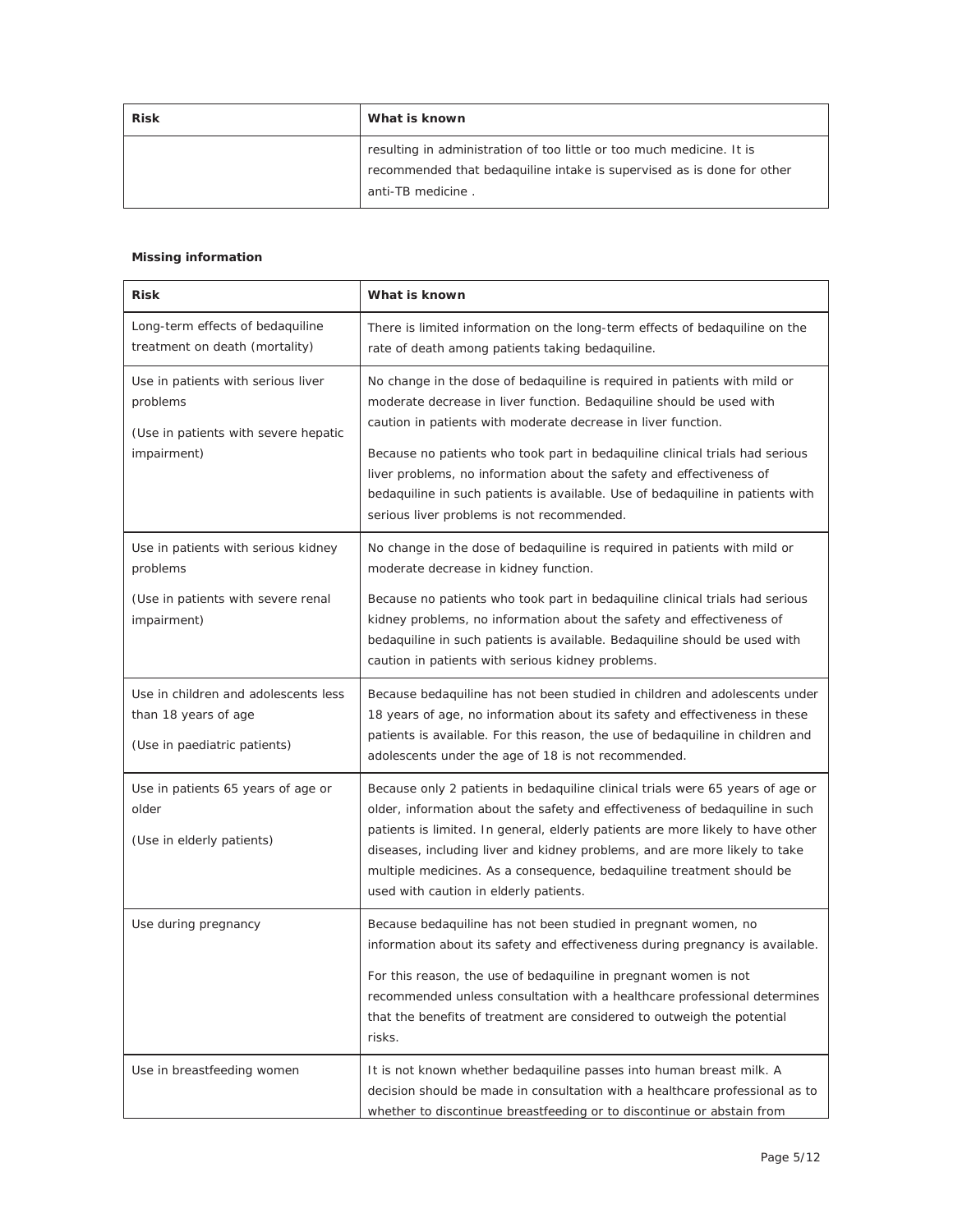| <b>Risk</b>                                                                                                                                                                                             | What is known                                                                                                                                                                                                                                                                                                                              |
|---------------------------------------------------------------------------------------------------------------------------------------------------------------------------------------------------------|--------------------------------------------------------------------------------------------------------------------------------------------------------------------------------------------------------------------------------------------------------------------------------------------------------------------------------------------|
|                                                                                                                                                                                                         | bedaquiline therapy, taking into account the benefit of breastfeeding for the<br>infant and the benefit of bedaquiline therapy for the mother.                                                                                                                                                                                             |
| Use in patients with risk factors for<br>heart diseases<br>(Use in patients with cardiovascular                                                                                                         | Because bedaquiline clinical trials did not include patients with heart disease<br>or serious risk factors for heart problems, its safety and effectiveness in<br>these patients is not known.                                                                                                                                             |
| risk factors)                                                                                                                                                                                           | For this reason, the use of bedaquiline in patients with heart disease or<br>serious risk factors for heart problems is not recommended unless a<br>healthcare professional determines that the benefits of treatment outweigh<br>the potential risks.                                                                                     |
|                                                                                                                                                                                                         | Patients who participated in bedaquiline clinical trials were regularly<br>monitored (vital signs, ECGs) for signs of heart problems.                                                                                                                                                                                                      |
|                                                                                                                                                                                                         | If a patient develops a prolonged QT interval or an abnormal heart rhythm,<br>bedaquiline treatment must be stopped.                                                                                                                                                                                                                       |
| Use in patients with MDR-TB and HIV<br>infection<br>(Use in HIV coinfection)                                                                                                                            | Because bedaquiline has been studied in only a small number of patients<br>with both TB and HIV infection, little information about its safety and<br>effectiveness in such patients is available.                                                                                                                                         |
|                                                                                                                                                                                                         | Therefore, patients with both TB and HIV infection who were taking anti-HIV<br>drugs were not allowed to participate in bedaquiline clinical trials. No<br>information is available about patients who take anti-HIV medicines with<br>bedaquiline or have a CD4+ count below 250 cells/microlitre when starting<br>bedaquiline treatment. |
|                                                                                                                                                                                                         | The bedaquiline prescribing information lists medicines that should not be<br>used with bedaquiline or that should be used with caution, as well as<br>medicines that require specific monitoring.                                                                                                                                         |
| Effects on fundic glands<br>The fundic glands are located in the<br>stomach and release hormones.                                                                                                       | Studies of bedaquiline in animals were conducted prior to studies in<br>humans. In some mice and dogs that were given bedaquiline, the fundic<br>glands started to degenerate, or waste away. In the animals that developed<br>degeneration of the fundic glands, no effect on the levels of hormones in<br>the stomach were seen.         |
|                                                                                                                                                                                                         | When bedaquiline treatment was stopped, the fundic glands began to<br>recover.                                                                                                                                                                                                                                                             |
|                                                                                                                                                                                                         | It is not clear whether this same effect occurs in humans.                                                                                                                                                                                                                                                                                 |
| Drug-drug interactions with potent<br>inhibitors of drug-metabolising<br>enzymes and transporters                                                                                                       | There is limited information on the interaction of bedaquiline with potent<br>inhibitors of drug-metabolising enzymes and transporters.                                                                                                                                                                                                    |
| Drug-metabolising enzymes are<br>responsible for the biochemical<br>modification of medicines in the<br>body. Transporters are proteins<br>involved in the movement of<br>medicines across a biological |                                                                                                                                                                                                                                                                                                                                            |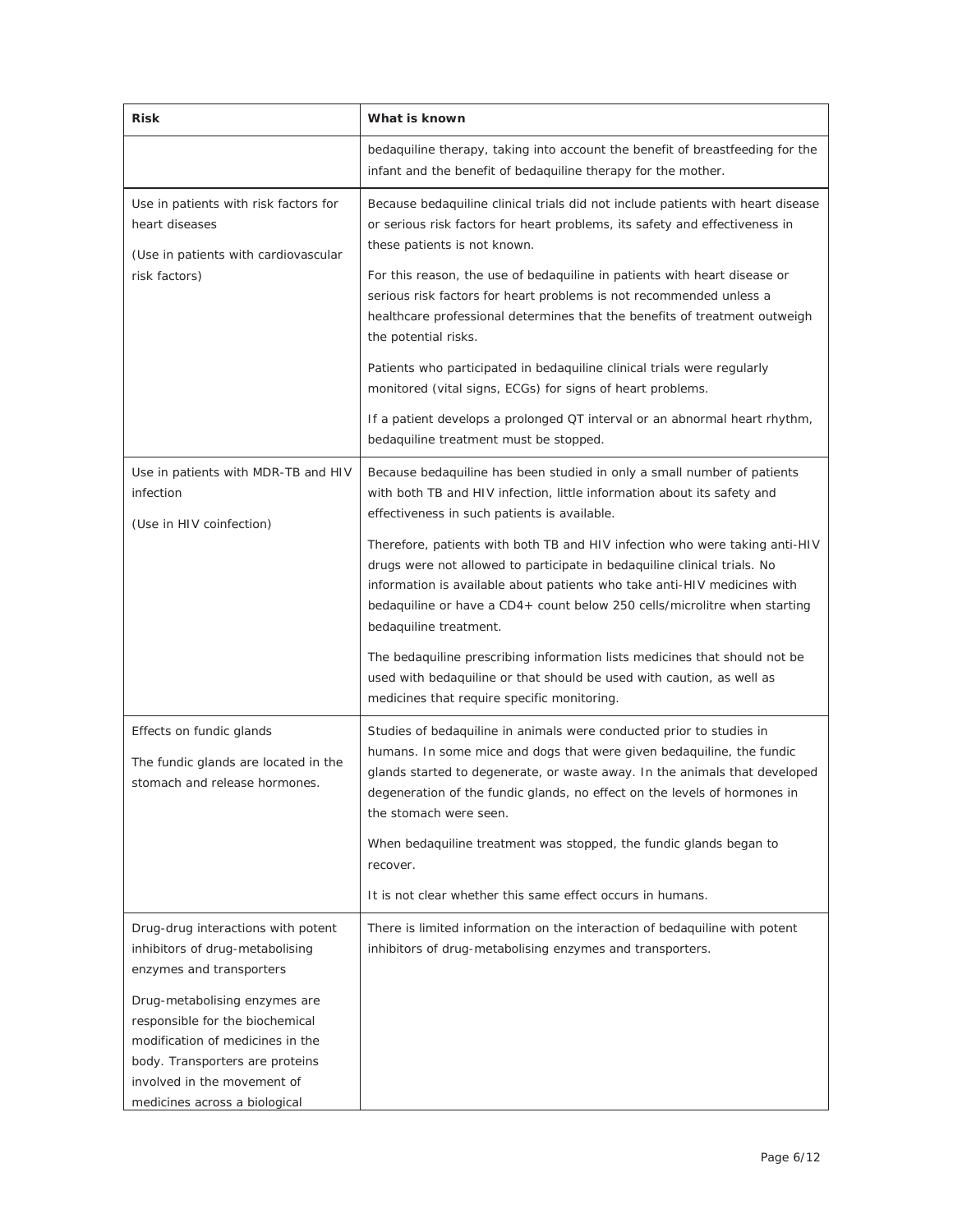| <b>Risk</b> | What is known |
|-------------|---------------|
| membrane.   |               |

# **Summary of risk minimisation measures by safety concern**

All medicines have a summary of product characteristics (SmPC) which provides physicians, pharmacists and other healthcare professionals with details on how to use the medicine, and also describes the risks and recommendations for minimising them. Information for patients is available in lay language in the package leaflet. The measures listed in these documents are known as 'routine risk minimisation measures'.

The SmPC and the package leaflet are part of the medicine's product information. The product information for Sirturo can be found on Sirturo's EPAR page.

This medicine has no additional risk minimisation measures.

## **Planned post-authorisation development plan**

| Study/activity<br>(including<br>study<br>number) | Objectives                                                                                                                                                     | Safety concerns / efficacy issue<br>addressed                                                                                                                                                                                                                                              | <b>Status</b> | Planned<br>date for<br>submission<br>of (interim<br>and) final<br>results |
|--------------------------------------------------|----------------------------------------------------------------------------------------------------------------------------------------------------------------|--------------------------------------------------------------------------------------------------------------------------------------------------------------------------------------------------------------------------------------------------------------------------------------------|---------------|---------------------------------------------------------------------------|
| 1692-0049281/<br>FK 10493                        | To assess the potential<br>of bedaquiline and its<br>M2 metabolite to<br>inhibit OATP1B1 and<br>OATP1B3 and to be<br>substrates for<br>OATP1B1 and<br>OATP1B3. | Missing information:<br>- Drug-drug interactions with potent<br>inhibitors of drug-metabolising enzymes<br>(responsible for the biochemical<br>modification of medicines in the body) and<br>transporters (proteins involved in the<br>movement of drugs across a biological<br>membrane). | Planned       | Submission<br>final report:<br>10 2014                                    |
| 1692-0049280/<br>FK 10497                        | To assess the potential<br>of bedaquiline and M2<br>to inhibit OCT1 and to<br>be substrates for<br>OCT1.                                                       | Missing information:<br>- Drug-drug interactions with potent<br>inhibitors of drug-metabolising enzymes<br>(responsible for the biochemical<br>modification of medicines in the body) and<br>transporters (proteins involved in the<br>movement of drugs across a biological<br>membrane). | Planned       | Submission<br>final report:<br>10 2014                                    |
| 1692-<br>0055447/FK<br>10603                     | To assess whether<br>bedaguiline and M2 are<br>substrates for BCRP,<br>BSEP and MRP2.                                                                          | Missing information:<br>- Drug-drug interactions with potent<br>inhibitors of drug-metabolising enzymes<br>(responsible for the biochemical<br>modification of medicines in the body) and<br>transporters (proteins involved in the                                                        | Planned       | Submission<br>final report:<br>10 2014                                    |

#### *List of studies in post-authorisation development plan*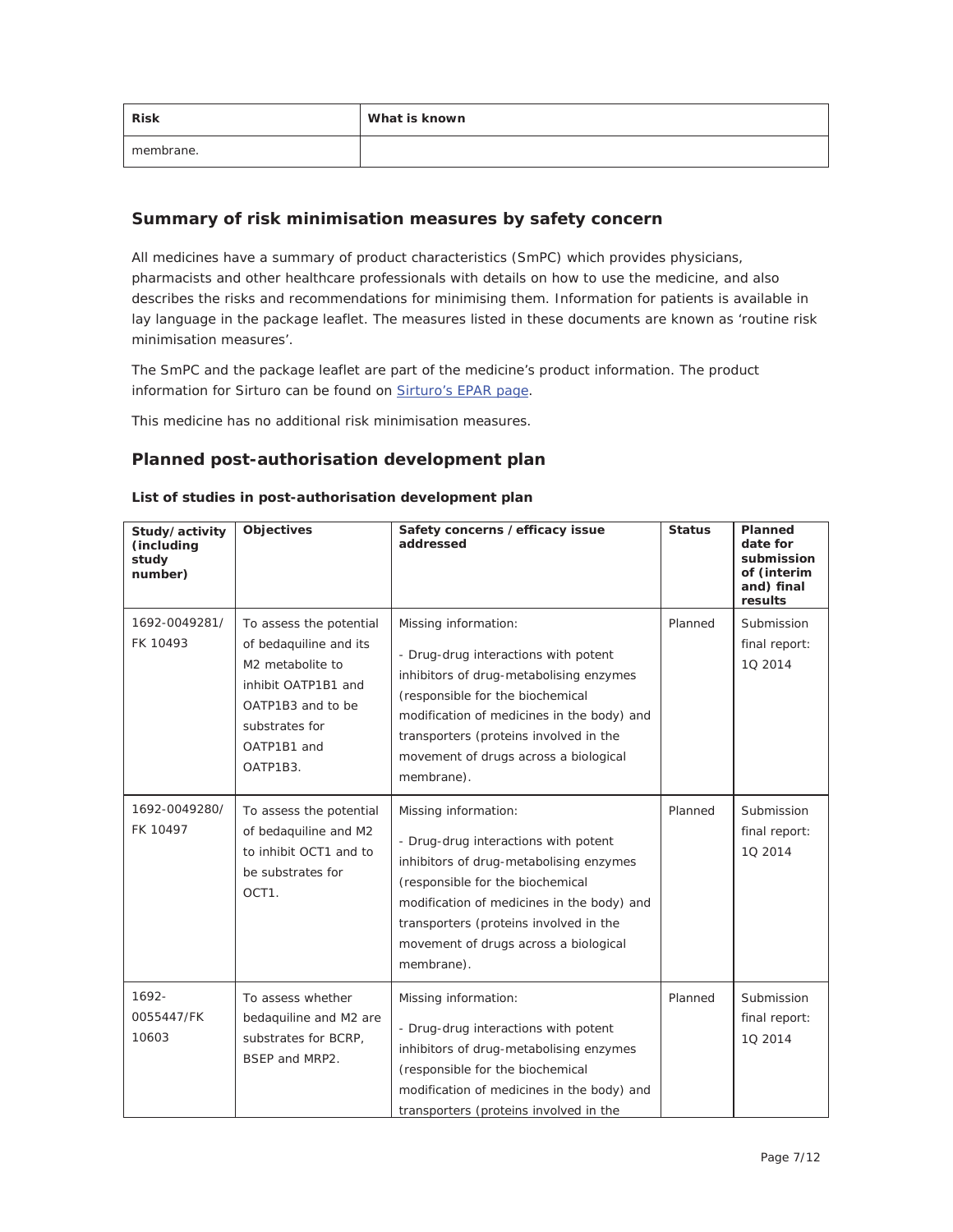| Study/activity<br>(including<br>study<br>number)                                                     | <b>Objectives</b>                                                                           | Safety concerns / efficacy issue<br>addressed                                                                                                                                                                                                                                              | <b>Status</b> | Planned<br>date for<br>submission<br>of (interim<br>and) final<br>results |
|------------------------------------------------------------------------------------------------------|---------------------------------------------------------------------------------------------|--------------------------------------------------------------------------------------------------------------------------------------------------------------------------------------------------------------------------------------------------------------------------------------------|---------------|---------------------------------------------------------------------------|
|                                                                                                      |                                                                                             | movement of drugs across a biological<br>membrane).                                                                                                                                                                                                                                        |               |                                                                           |
| 1692-0054807/<br>FK 10542,<br>CYP2C8 and<br>CYP2C9<br>inhibition by<br><b>TMC207</b><br>(microsomes) | To assess the potential<br>of bedaquiline to inhibit<br>the enzymes CYP2C8<br>and CYP2C9.   | Missing information:<br>- Drug-drug interactions with potent<br>inhibitors of drug-metabolising enzymes<br>(responsible for the biochemical<br>modification of medicines in the body) and<br>transporters (proteins involved in the<br>movement of drugs across a biological<br>membrane). | Planned       | Submission<br>final report:<br>10 2014                                    |
| 1692-<br>0055364/FK<br>10608                                                                         | To assess the potential<br>of bedaquiline and M2<br>to inhibit BCRP and<br>OAT <sub>1</sub> | Missing information:<br>- Drug-drug interactions with potent<br>inhibitors of drug-metabolising enzymes<br>(responsible for the biochemical<br>modification of medicines in the body) and<br>transporters (proteins involved in the<br>movement of drugs across a biological<br>membrane). | Planned       | Submission<br>final report:<br>10 2014                                    |
| 1692-0055365                                                                                         | To assess the potential<br>of bedaquiline and M2<br>to inhibit OAT3.                        | Missing information:<br>- Drug-drug interactions with potent<br>inhibitors of drug-metabolising enzymes<br>(responsible for the biochemical<br>modification of medicines in the body) and<br>transporters (proteins involved in the<br>movement of drugs across a biological<br>membrane). | Planned       | Submission<br>final report:<br>10 2014                                    |
| 1692-<br>0055366/FK<br>10604                                                                         | To assess the potential<br>of bedaquiline and M2<br>to inhibit OCT2, MATE1<br>and MATE2.    | Missing information:<br>- Drug-drug interactions with potent<br>inhibitors of drug-metabolising enzymes<br>(responsible for the biochemical<br>modification of medicines in the body) and<br>transporters (proteins involved in the<br>movement of drugs across a biological<br>membrane). | Planned       | Submission<br>final report:<br>10 2014                                    |
| Preclinical<br>experiments                                                                           | To explore mechanisms<br>of resistance other<br>than the ones known to<br>date.             | Important potential risk:<br>- Development of drug resistance (drug<br>resistance is the ability of bacteria to<br>replicate in the presence of the drug<br>concentration which is expected to prevent                                                                                     | Planned       | Submission<br>final report:<br>1Q 2015                                    |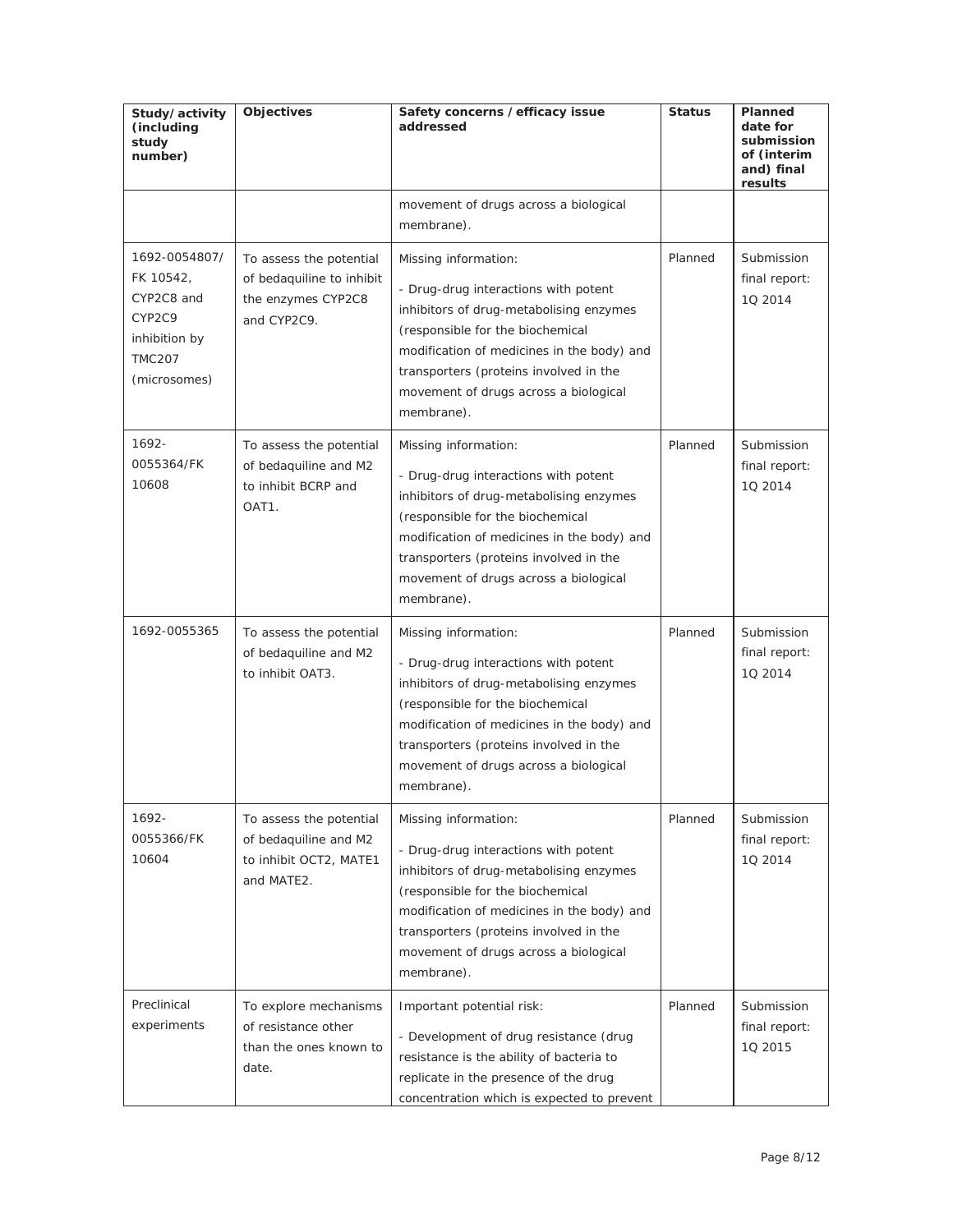| Study/activity<br>(including<br>study<br>number) | Objectives                                                                                                                                                                                                  | Safety concerns / efficacy issue<br>addressed                                                                                                                                                                                                                                                                                                                                                                                                                                                                                                                                                                                                                                                                                                                                                                                                                                                                                                                                                                                                 | <b>Status</b> | Planned<br>date for<br>submission<br>of (interim<br>and) final<br>results                                                                                                                                                                   |
|--------------------------------------------------|-------------------------------------------------------------------------------------------------------------------------------------------------------------------------------------------------------------|-----------------------------------------------------------------------------------------------------------------------------------------------------------------------------------------------------------------------------------------------------------------------------------------------------------------------------------------------------------------------------------------------------------------------------------------------------------------------------------------------------------------------------------------------------------------------------------------------------------------------------------------------------------------------------------------------------------------------------------------------------------------------------------------------------------------------------------------------------------------------------------------------------------------------------------------------------------------------------------------------------------------------------------------------|---------------|---------------------------------------------------------------------------------------------------------------------------------------------------------------------------------------------------------------------------------------------|
|                                                  |                                                                                                                                                                                                             | such replication).                                                                                                                                                                                                                                                                                                                                                                                                                                                                                                                                                                                                                                                                                                                                                                                                                                                                                                                                                                                                                            |               |                                                                                                                                                                                                                                             |
| <b>STREAM</b>                                    | To evaluate additional<br>efficacy and safety<br>data of bedaquiline in<br>different treatment<br>regimens compared to<br>a regimen that does<br>not include bedaquiline<br>(confirmatory Phase 3<br>study) | Important identified risk:<br>- Increase in the QT interval (The QT<br>interval is a measurement on an<br>electrocardiogram [ECG] which represents<br>the time during which contraction of the<br>heart ventricles occurs).<br>Important potential risk:<br>- Serious liver effects.                                                                                                                                                                                                                                                                                                                                                                                                                                                                                                                                                                                                                                                                                                                                                          | Planned       | Annual<br>updates on<br>study<br>progress in<br>the frame of<br>annual<br>renewal<br>submissions                                                                                                                                            |
|                                                  |                                                                                                                                                                                                             | - Inflammation of the pancreas.<br>- Muscular disease resulting in muscular<br>weakness.<br>- Damage to the heart muscle.<br>- Development of drug resistance (Drug<br>resistance is the ability of bacteria to<br>replicate in the presence of the drug<br>concentration which is expected to prevent<br>such replication).<br>- Off-label use, including prolonged<br>duration of treatment (Off-label use is use<br>of a medicine in patients for whom the<br>medicine is not approved).<br>- Long-term effects of bedaquiline<br>treatment on death.<br>- Use in patients 65 years of age or older.<br>- Use in patients with MDR-TB and HIV<br>infection.<br>- Effects on fundic glands (The fundic<br>glands are located in the stomach and<br>release hormones).<br>- Drug-drug interactions with potent<br>inhibitors of drug-metabolising enzymes<br>(responsible for the biochemical<br>modification of medicines in the body) and<br>transporters (proteins involved in the<br>movement of drugs across a biological<br>membrane). |               | Interim<br><b>IDMC</b><br>analysis<br>when half of<br>the patients<br>reach W68:<br>10 2018<br>Report W68<br>primary<br>analysis: 3Q<br>2020<br>Report W92<br>analysis: 1Q<br>2021<br>Report W132<br>final<br>analysis:<br>November<br>2021 |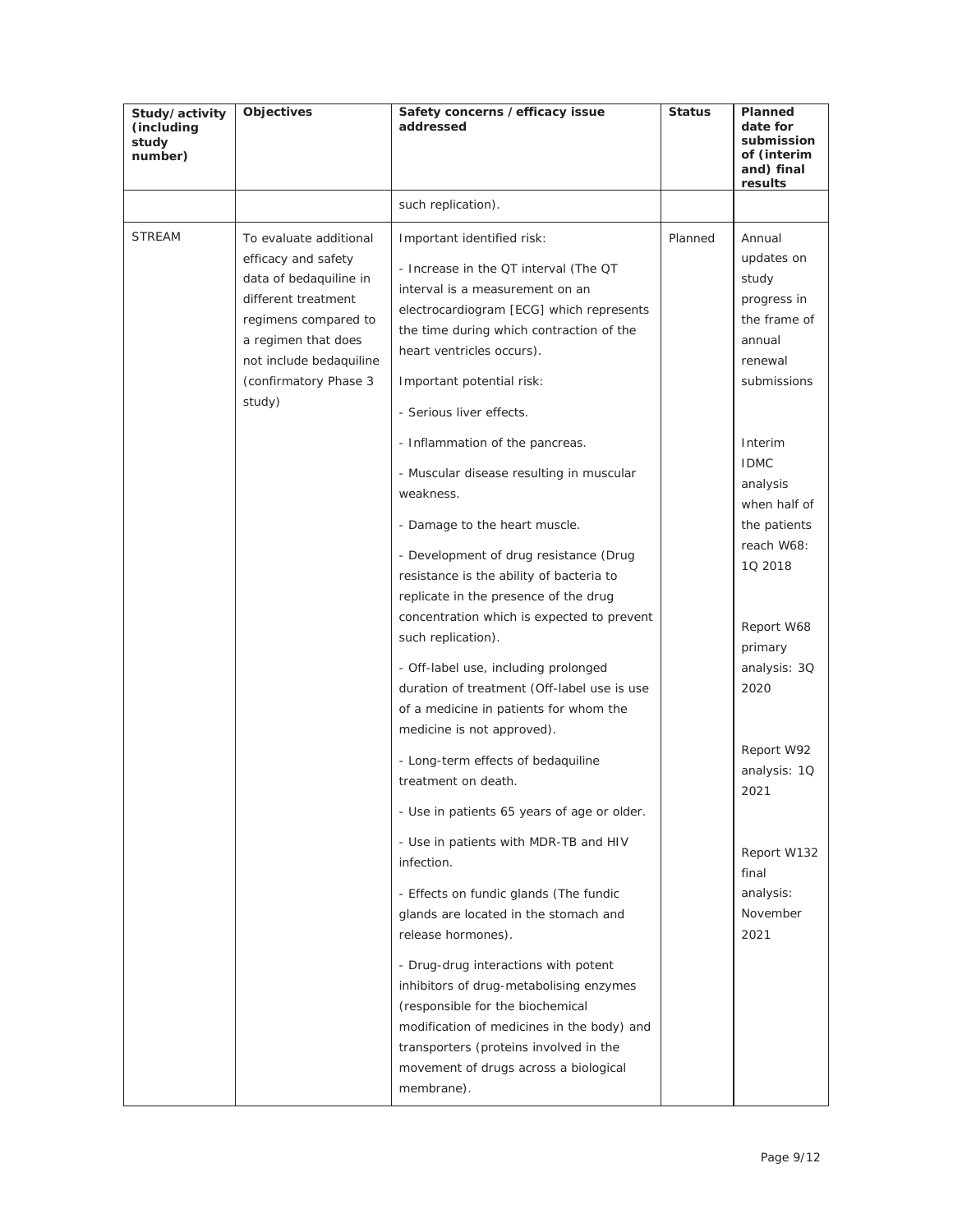| Study/activity<br>(including<br>study<br>number) | Objectives                                                                                                                                                                       | Safety concerns / efficacy issue<br>addressed                                                                                                                                                                                                                                                                                                                                                                                                                                                                                                                                                                                                                                                                                                                                                                                                                                                                                                                                                                                                                                                                                                                                                                | <b>Status</b> | Planned<br>date for<br>submission<br>of (interim<br>and) final<br>results |
|--------------------------------------------------|----------------------------------------------------------------------------------------------------------------------------------------------------------------------------------|--------------------------------------------------------------------------------------------------------------------------------------------------------------------------------------------------------------------------------------------------------------------------------------------------------------------------------------------------------------------------------------------------------------------------------------------------------------------------------------------------------------------------------------------------------------------------------------------------------------------------------------------------------------------------------------------------------------------------------------------------------------------------------------------------------------------------------------------------------------------------------------------------------------------------------------------------------------------------------------------------------------------------------------------------------------------------------------------------------------------------------------------------------------------------------------------------------------|---------------|---------------------------------------------------------------------------|
| Multi-Country<br>MDR-TB<br>Disease<br>Registry   | To evaluate the<br>effectiveness, safety<br>and drug resistance of<br>bedaquiline when<br>added to a background<br>regimen (selection of<br>commonly used anti-TB<br>medicines). | Important identified risk:<br>- Increase in the QT interval (The QT<br>interval is a measurement on an<br>electrocardiogram [ECG] which represents<br>the time during which contraction of the<br>heart ventricles occurs).<br>Important potential risk:<br>- Serious liver effects.<br>- Inflammation of the pancreas.<br>- Muscular disease resulting in muscular<br>weakness.<br>- Damage to the heart muscle.<br>- Development of drug resistance (Drug<br>resistance is the ability of bacteria to<br>replicate in the presence of the drug<br>concentration which is expected to prevent<br>such replication).<br>- Off-label use, including prolonged<br>duration of treatment (Off-label use is use<br>of a medicine in patients for whom the<br>medicine is not approved).<br>- Medication error<br>- Long-term effects of bedaquiline<br>treatment on death.<br>- Use in patients 65 years of age or older.<br>- Use in patients with MDR-TB and HIV<br>infection.<br>- Effects on fundic glands (The fundic<br>glands are located in the stomach and<br>release hormones).<br>- Drug-drug interactions with potent<br>inhibitors of drug-metabolising enzymes<br>(responsible for the biochemical | Planned       | Semiannual<br>(Interim<br>reports)<br>Q2 2020<br>(Final study<br>report)  |
|                                                  |                                                                                                                                                                                  | modification of medicines in the body) and<br>transporters (proteins involved in the<br>movement of drugs across a biological<br>membrane).                                                                                                                                                                                                                                                                                                                                                                                                                                                                                                                                                                                                                                                                                                                                                                                                                                                                                                                                                                                                                                                                  |               |                                                                           |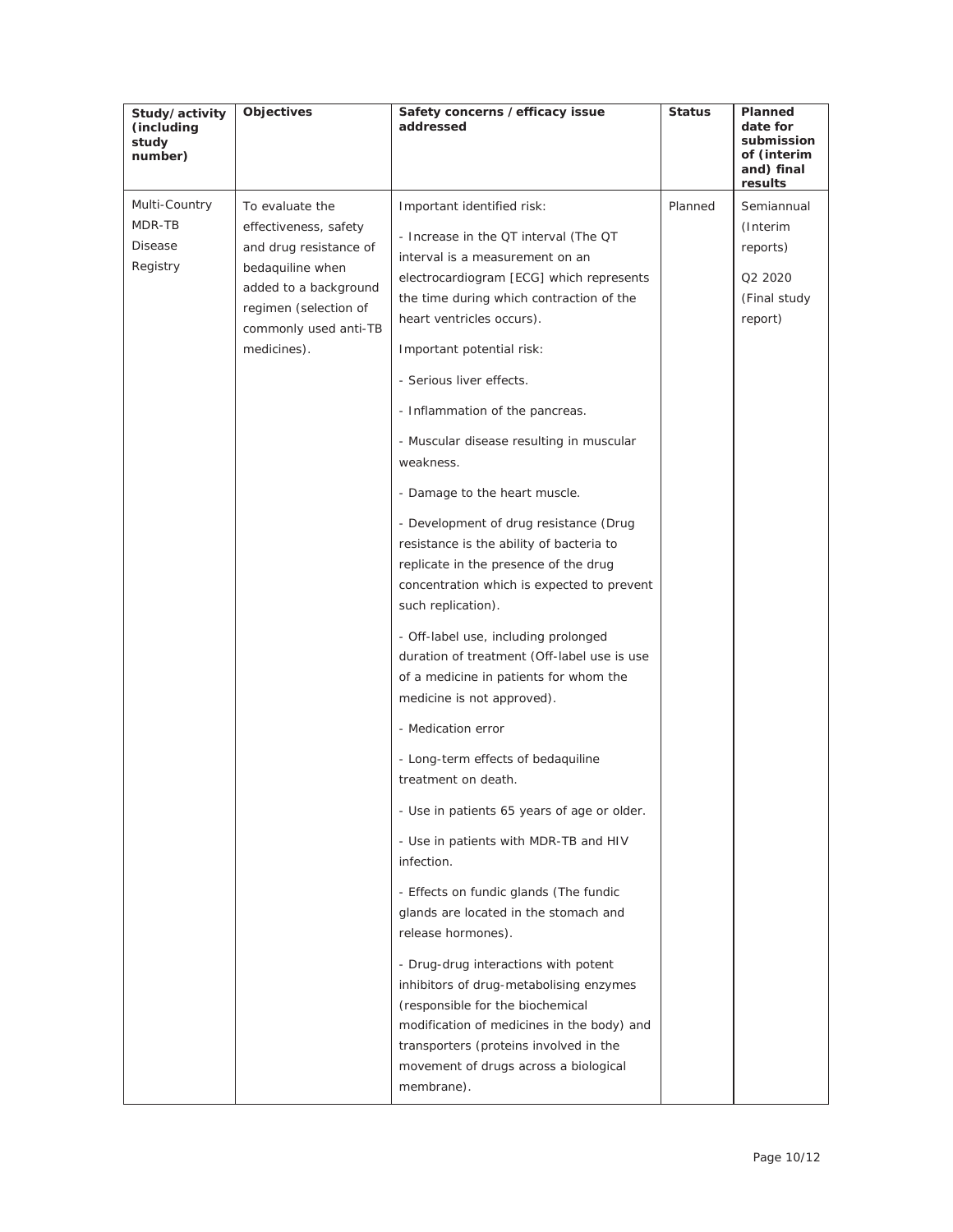| Study/activity<br>(including<br>study<br>number) | Objectives                                                                                                                                                                                                                                                                                                                          | Safety concerns / efficacy issue<br>addressed                                                                                                                                                                                                                                                | <b>Status</b> | Planned<br>date for<br>submission<br>of (interim<br>and) final<br>results |
|--------------------------------------------------|-------------------------------------------------------------------------------------------------------------------------------------------------------------------------------------------------------------------------------------------------------------------------------------------------------------------------------------|----------------------------------------------------------------------------------------------------------------------------------------------------------------------------------------------------------------------------------------------------------------------------------------------|---------------|---------------------------------------------------------------------------|
| US Exposure<br>Registry                          | The aim is to describe<br>the indication and<br>utilisation of<br>bedaquiline, patient<br>outcomes, drug<br>susceptibility and the<br>occurrence of adverse<br>events.                                                                                                                                                              | - Development of drug resistance (drug<br>resistance is the ability of bacteria to<br>replicate in the presence of the drug<br>concentration which is expected to prevent<br>such replication).<br>- Long-term effects of bedaquiline<br>treatment on death.                                 | Ongoing       | 2019                                                                      |
| TMC207TBC100<br>2                                | To assess how much<br>bedaquiline enters the<br>blood after taking a<br>single dose of<br>bedaquiline, using<br>2 different forms of the<br>medicine (a tablet and<br>a water dispersible<br>tablet), with and<br>without food.                                                                                                     | Short-term safety of bedaquiline after one<br>dose in adults<br>Missing information:<br>- Use in children and adolescents less than<br>18 years of age.                                                                                                                                      | Ongoing       | 2014 (Final<br>study report)                                              |
| TMC207-C211                                      | To assess the<br>pharmacokinetics (how<br>the drug is absorbed,<br>distributed and<br>eliminated by the<br>body), effectiveness,<br>safety and tolerability<br>of bedaquiline in<br>children and<br>adolescents.<br>(from $\geq$ 12 to<br><18 years; from ≥5 to<br><12 years; from $\geq$ 2 to<br><5 years; and <2<br>years of age) | Missing information:<br>- Use in children and adolescents less than<br>18 years of age.                                                                                                                                                                                                      | Planned       | 2022 (Final<br>study report)                                              |
| Expanded<br>Access Program<br>(EAP)              | To provide early access<br>to bedaquiline for<br>patients with pre-XDR<br>TB (resistant to a few<br>defined anti-TB<br>medicines) and XDR-TB<br>(resistant to at least 4<br>important anti-TB<br>medicines).                                                                                                                        | Provide safety information on pre-XDR and<br>XDR-TB patients.<br>Important identified risk:<br>- Increase in the QT interval (The QT<br>interval is a measurement on an<br>electrocardiogram [ECG] which represents<br>the time during which contraction of the<br>heart ventricles occurs). | Ongoing       | 2017 (Final<br>study report)                                              |